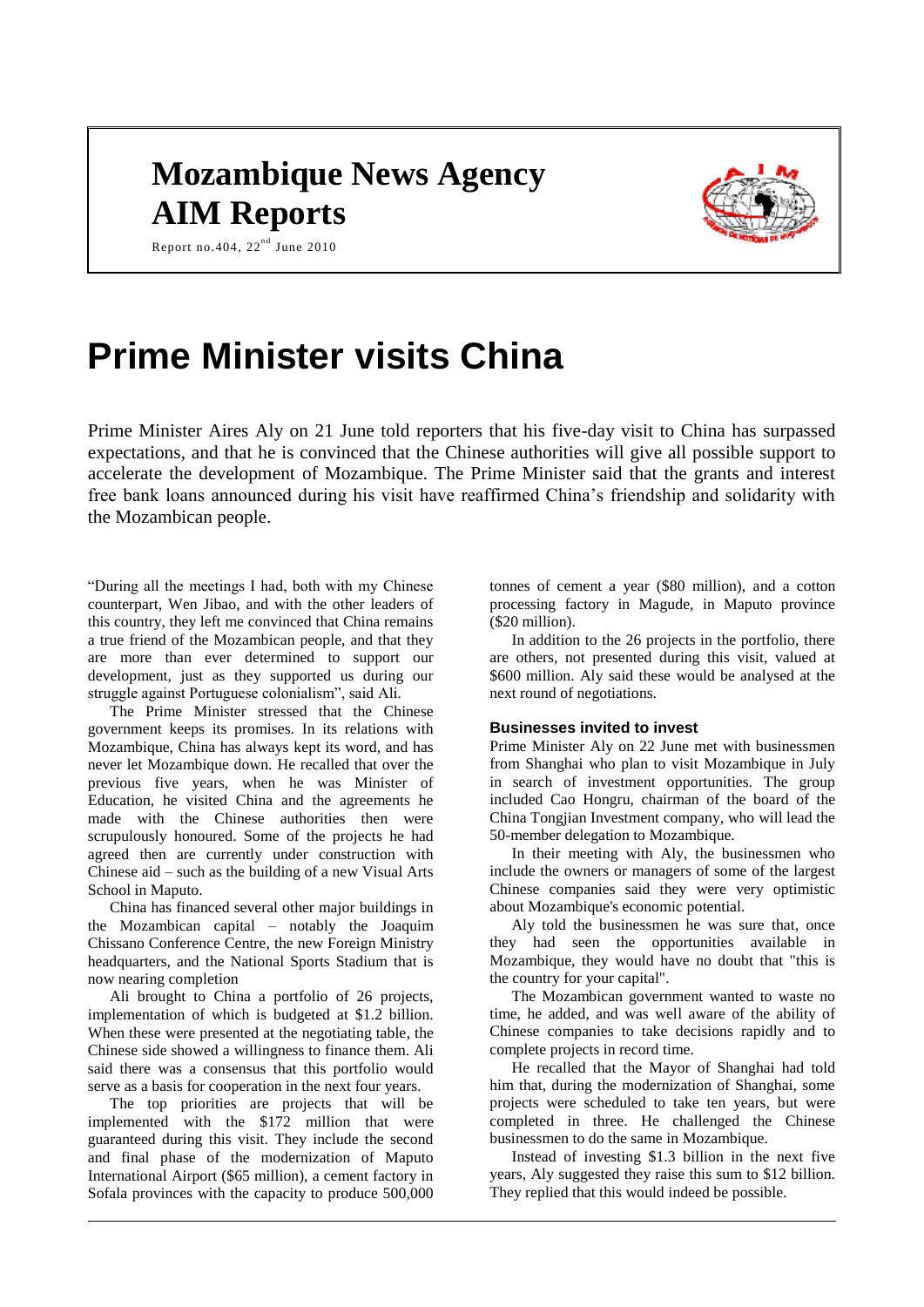# **Donors present funding commitments for 2011**

The 19 donors and funding agencies that provide direct support to the Mozambican state budget on 16 June announced budget support of \$412.4 million for 2011.

At first sight, this is a substantial reduction on the \$471.8 million pledged for 2010. However, three of the donors (Denmark, Germany and Portugal) had not yet to announce their 2011 commitments, because they are waiting for parliamentary or ministerial approval.

If the pledges from these three countries are the same as for 2010 (Germany announced on 21 June that it would keep its contribution at the same level as this year), that will bring the 2011 total up to \$445 million.

The money for 2010 included an additional \$25 million from the World Bank, granted at the Mozambican government's request, in response to the international financial crisis. For 2011, the World Bank contribution returns to the base level of its Poverty Reduction Support Credit (PRSC), which is \$85 million a year.

Thus, overall the budget support group (known as the G-19, or the Programme Aid Partners – PAPs) is keeping its support steady. Eleven of the group are maintaining their commitments at the 2010 level, and two (Italy and Britain) have increased their aid slightly. Two donors have cut their budget support – Switzerland from 7.5 to 4.5 million Swiss francs, and Sweden from 320 to 315 million Swedish crowns.

In addition, the G-19 promised \$262.9 million in programme aid to sectors and common funds for 2011. There are 15 of these funds, of which the most significant are PROSAUDE (for health care), FASE (for education), PRISE (for roads), and PROAGRI (for agriculture).

The commitments to the common funds have fallen substantially, since \$334.9 million was promised for 2010. At the ceremony, delivering the commitments, the outgoing G-19 chairperson, Finnish ambassador Kari Alanko, pointed out that in some cases specific activities financed by the common funds have ended. In others, donors had ended their participation in some funds, according to a previously agreed division of labour, without being replaced by anybody else.

However, there were also delays in publishing audit reports from some of the funds, which caused headaches for the donors when it came to making promises for future funding. Alanko warned that donor pledges to PROSAUDE are provisional "and will be confirmed after a satisfactory assessment of the final audit for 2008".

The commitments announced follow May's conclusion of the annual review of progress between the government and the G-19. This, Alanko recalled, decided "that there is a satisfactory basis for the PAPs to continue with budget support".

"Our commitment represents our contribution to poverty reduction and to the development of Mozambique", said Alanko. He thought it important to reverse the trend towards "increased inequalities in

terms of rent and access to basic services, as well as vulnerability and food insecurity".

"A rapid and substantial reduction in poverty", he added, "requires additional efforts in the future".

Receiving the G-19 commitments, the Minister of Planning and Development, Aiuba Cuereneia, said he was pleased to note, "despite the unfavourable economic environment, resulting from the world financial crisis, our partners remain firm in honouring undertakings given for general budget support".

He said that 56 per cent of the 2010 budget is funded by Mozambique's own resources, with the rest from foreign grants and loans. He put the G-19 contribution to the budget at 11.8 per cent (8.4 per cent in grants, and 3.4 per cent in loans).

Cuereneia stressed that, despite the international crisis, in 2009 the Mozambican economy had grown by over six per cent, and the average 12-monthly inflation rate had been held to 3.3 per cent.

## **Six bids for hydrocarbon exploration**

Six foreign companies or consortia have presented bids in the fourth public tender for granting hydrocarbon exploration and production blocks in various parts of Mozambique, according to the country's National Petroleum Institute (INP).

The Aguia Energy consortium, formed by the companies Tlou Energy and Saber Energy Group of Australia, applied for areas in the middle and lower Zambezi Valley, and in Maniamba in the northern province of Niassa.

A second consortium, formed of the US/Mauritian company Swiss Oil Holdings International, and Spotswood Petroleum (registered in the British Virgin Islands, a Caribbean tax haven), applied for the Mazenga Graben and Limpopo areas in the south of the country.

DNO International of Norway put in a bid for the Lower Zambezi, while New Age (African Global Energy), registered in the British tax haven of Jersey, applied for the Banhine and Palmeiras areas in the south.

Sasol Petroleum International of South Africa also applied for Banhine and Mazenga, and Touchstone Oil and Gas of Canada put is a third bid for Mazenga.

The tender was launched on 4 November 2009, and the bids will now be assessed based on the criteria presented in the tender documents, which include the competence and technical capacity of the companies, their financial strength, and the economic benefits they offer.

The INP expects to announce the successful bidders by the end of September.

Hydrocarbon exploration currently under way is concentrated in the Rovuma Basin in the far north of the country. The companies operating here are Artumas (Canada), Anadarko (US), Petronas (Malaysia), ENI (Italy) and Norsk Hydro (Norway).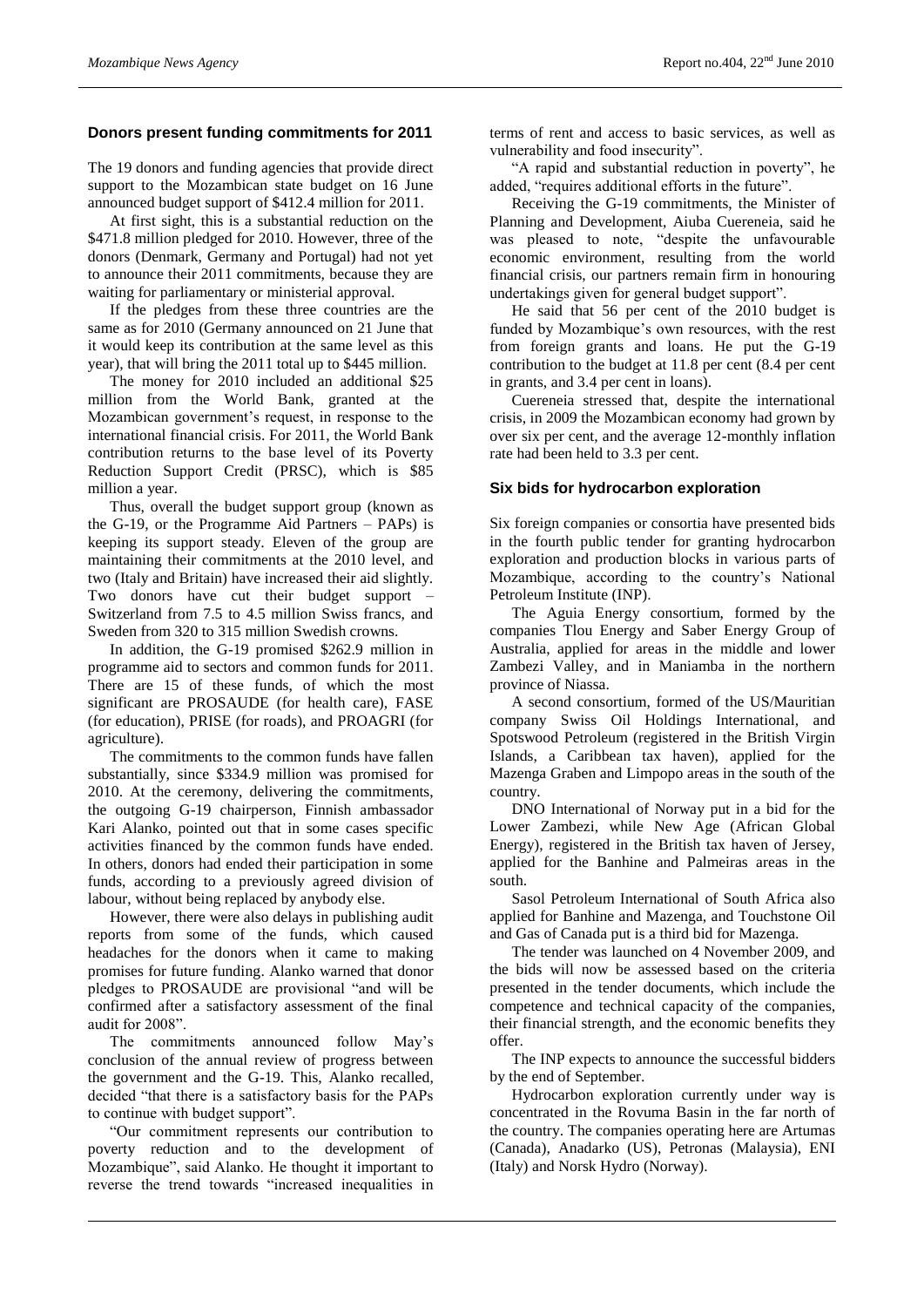# **Plan to build 600 new houses**

The Mozambican government's Housing Promotion Fund (FFH) is planning to build 600 houses in the cities of Maputo, Matola, Beira, Quelimane, and Nampula by next year. During this period, FFH is also planning to grant 1,500 loans to people who want to build their own houses, with the assistance of extensionists from the housing sector.

The institution is also prepared to take part in the installation of basic infrastructures, by the end of next year, on 20,000 plots of land in municipalities, towns and districts across the country in coordination with the municipal authorities and the electricity and water supply companies.

The estimated cost of this work is about two billion meticais (\$58 million) to be made available after the signing of an agreement with the Public Works and Housing Ministry.

According to the chairperson of the FFH board of directors, Rui Costa, potential beneficiaries of this project are qualified technical staff and low-income families.

Commenting on the bad loans from FFH beneficiaries, Costa said, "our reimbursement rate is about 70 per cent. Thus we feel that there have been problems, but we have been finding ways to create conditions for our clients to repay the loans they receive".

"In previous years, the reimbursement rate was very low, and the institution had to design a strategy of awareness among our clients to honour their commitment", he added.

## **Chissano launches housing project**

The Joaquim Chissano Foundation (FJC) on 21 June in Maputo launched a \$100 million project to build 1,836 homes for young people.

The "Casa Jovem" ("Houses for Youth") project is the first major investment proposed by the FJC, which was set up by the country's former president, Joaquim Chissano, shortly after he left office in 2005. The project has been designed by the company Charas Ltd, and will be implemented by the real estate development firm ImoX.

The 1,836 apartments will be in a condominium in the outlying Maputo suburb of Costa do Sol. The condominium will also include shops, banks, a children's playground, sports fields and a police station.

There will be four types of homes. The cheapest will cost \$25,000 and the most expensive \$120,000.

Speaking at the launch, Chissano said the project would have a positive "and perhaps even lasting" impact on the lives of the beneficiaries.

"I am fully aware that the housing problem is national in scale and affects the majority of Mozambicans, particularly young people", he said. "So we are launching the Casa Jovem project aware that we are contributing to solving only part of the problem –

in fact, a very small part of a huge problem. But this is only the start of our participation, as partners, in the gradual solution of a problem that affects all of us".

Erik Charas, of the company Charas Lda, explained that the beneficiaries would be people up to 40 years of age with an income.

Repaying a mortgage is out of the question for the vast majority of Mozambicans. Charas said that a couple with a joint income of 25,000 meticais (\$730) a month would be able to pay off a mortgage on one of these homes over 30 years.

By Mozambican standards this is a large sum. The statutory minimum monthly wages announced in April range between 1,593 and 3,483 meticais, depending on sector of activity.

## **6.7 million pupils at school**

The number of pupils attending Mozambican schools has grown from 4.6 million in 2004 to 6.7 million last year, an increase of 47.2 per cent, according to Education Minister Zeferino Martins.

Addressing the opening session of his Ministry's Annual Planning Meeting on 21 June, Martins said the school network had expanded at all levels. In particular, there was now substantial expansion in secondary education, allowing more pupils who complete the full seven grades of primary education to continue studying at secondary level.

"Despite the advances made, there remain many complex challenges that should merit our permanent concern and effort", said Martins. Of particular concern was the quality of education, which had not improved in line with the physical growth of the school system.

The planning of educational activities for 2011, and for the entire 2010-2014 five year period, should be "prudent and realistic", said the Minister. He warned that the current foreign aid scenario "is not favourable", and stressed the need for austerity and better distribution of the funds available.

"Our planning should also consider the need to capitalise and increase our own revenue, particularly in state institutions", he said, "and at the same time we must improve the quality of services provided".

The report on school performance in 2009 presented to the meeting warned of high failure rates in the first cycle of general secondary education (8th to 10th grades). The situation appears to have worsened, with a smaller percentage of pupils passing the 10th grade exams now than three years ago.

In 2007, 61.4 per cent of tenth grade pupils passed the exam, and so could continue to the second, preuniversity cycle of secondary education (11th and 12th grades). In 2008, the figure rose to 68.1 per cent – but then collapsed to 58.5 per cent in 2009.

*This is a condensed version of the AIM daily news service – for details contact [aim@aim.org.mz](mailto:aim@aim.org.mz)* \_\_\_\_\_\_\_\_\_\_\_\_\_\_\_\_\_\_\_\_\_\_\_\_\_\_\_\_\_\_\_\_\_\_\_\_\_\_\_\_\_\_\_\_\_\_\_\_\_\_\_\_\_\_\_\_\_\_\_\_\_\_\_\_\_

\_\_\_\_\_\_\_\_\_\_\_\_\_\_\_\_\_\_\_\_\_\_\_\_\_\_\_\_\_\_\_\_\_\_\_\_\_\_\_\_\_\_\_\_\_\_\_\_\_\_\_\_\_\_\_\_\_\_\_\_\_\_\_\_\_